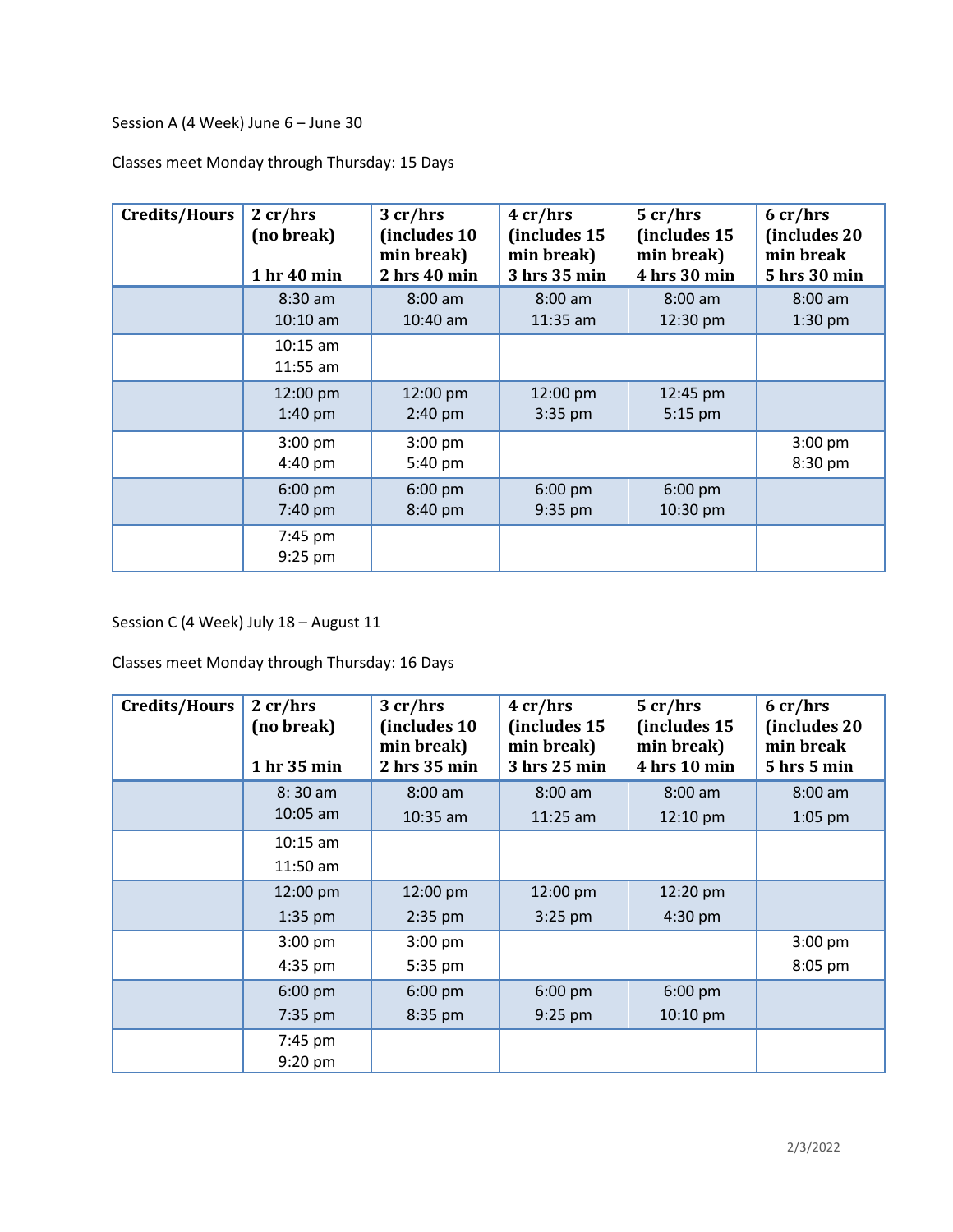Session B (6 Week) June 6 - July 13

| Credits/Hours | 2 cr/hrs<br>(includes 10<br>min break)<br>2 hrs 40 min | 3 cr/hrs<br>(includes 15<br>min break)<br>4 hrs | 4 cr/hrs<br>(includes 20)<br>min break)<br>5 hrs 30 min | 5 cr/hrs<br>(includes 30)<br>min break)<br>6 hrs 45 min | 6 cr/hrs<br>(includes 30)<br>min break)<br>8 hrs 10 min |
|---------------|--------------------------------------------------------|-------------------------------------------------|---------------------------------------------------------|---------------------------------------------------------|---------------------------------------------------------|
|               | $8:00$ am<br>$10:40$ am                                | $8:00$ am<br>12:00 pm                           | $8:00$ am<br>$1:30$ pm                                  | $8:00$ am<br>$2:45$ pm                                  | $8:00$ am<br>$4:10 \text{ pm}$                          |
|               |                                                        |                                                 |                                                         |                                                         |                                                         |
|               | 12:00 pm<br>$2:40$ pm                                  | 12:15 pm<br>$4:15$ pm                           | 12:00 pm<br>5:30 pm                                     |                                                         |                                                         |
|               | $3:00$ pm<br>5:40 pm                                   |                                                 |                                                         | $3:00$ pm<br>9:45 pm                                    | $2:00$ pm<br>10:10 pm                                   |
|               | $6:00 \text{ pm}$<br>8:40 pm                           | $6:00 \text{ pm}$<br>10:00 pm                   | 5:00 pm<br>10:30 pm                                     |                                                         |                                                         |

Classes meet Monday & Wednesday: 10 Days

Session B (6 Week) June 7 – July 12

Classes meet Tuesday & Thursday: 11 Days

| Credits/Hours | 2 cr/hrs<br>(includes 10<br>min break)<br>2 hrs 30 min | 3 cr/hrs<br>(includes 15<br>min break)<br>3 hrs 40 min | 4 cr/hrs<br>(includes 20<br>min break)<br>4 hrs 55 min | 5 cr/hrs<br>(includes 30<br>min break)<br>6 hrs 15 min | 6 cr/hrs<br>(includes 30<br>min break<br>7 hrs 20 min |
|---------------|--------------------------------------------------------|--------------------------------------------------------|--------------------------------------------------------|--------------------------------------------------------|-------------------------------------------------------|
|               | $8:00$ am<br>$10:30$ am                                | $8:00$ am<br>$11:40$ am                                | $8:00$ am<br>12:55 pm                                  | $8:00$ am<br>$2:15$ pm                                 | $8:00$ am<br>$3:20$ pm                                |
|               |                                                        |                                                        |                                                        |                                                        |                                                       |
|               | 12:00 pm<br>$2:30$ pm                                  | 12:00 pm<br>$3:40$ pm                                  | $1:00$ pm<br>5:55 pm                                   |                                                        |                                                       |
|               | $3:00$ pm<br>5:30 pm                                   |                                                        |                                                        | $3:00$ pm<br>$9:15$ pm                                 | $3:00$ pm<br>10:20 pm                                 |
|               | $6:00$ pm<br>8:30 pm                                   | $6:00 \text{ pm}$<br>9:40 pm                           | $6:00$ pm<br>10:55 pm                                  |                                                        |                                                       |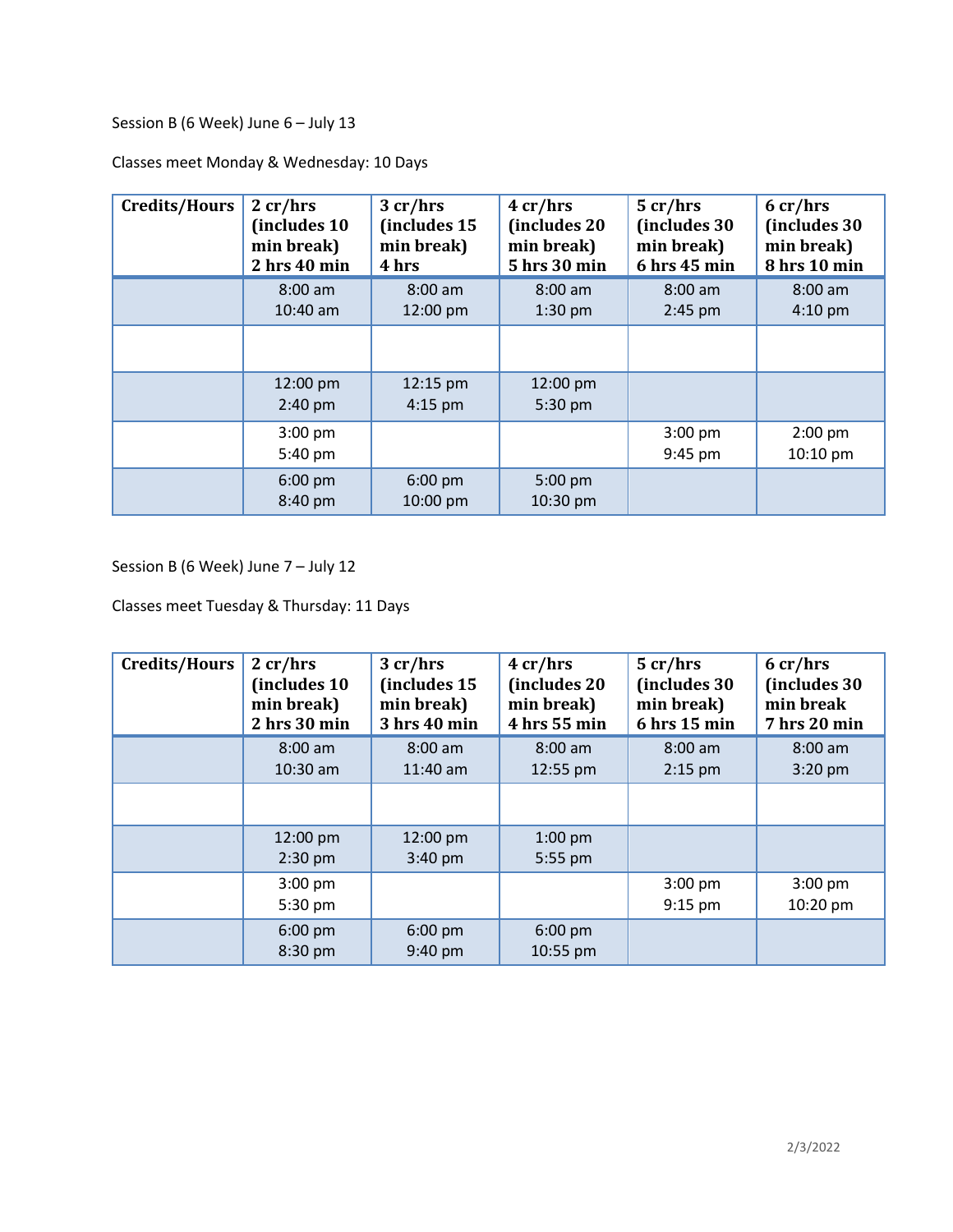Session D (5 Week) July 18 – August 17

Classes meet Monday & Wednesday: 10 Days

| <b>Credits/Hours</b> | 2 cr/hrs<br>(includes 10<br>min break)<br>2 hrs 40 min | 3 cr/hrs<br>(includes 15<br>min break)<br>4 hrs | 4 cr/hrs<br>(includes 20)<br>min break)<br>5 hrs 30 min | 5 cr/hrs<br>(includes 30)<br>min break)<br>6 hrs 45 min | 6 cr/hrs<br>(includes 30)<br>min break<br>8 hrs 10 min |
|----------------------|--------------------------------------------------------|-------------------------------------------------|---------------------------------------------------------|---------------------------------------------------------|--------------------------------------------------------|
|                      | $8:00$ am<br>$10:40$ am                                | $8:00$ am<br>12:00 pm                           | $8:00$ am<br>$1:30$ pm                                  | $8:00$ am<br>$2:45$ pm                                  | $8:00$ am<br>$4:10 \text{ pm}$                         |
|                      |                                                        |                                                 |                                                         |                                                         |                                                        |
|                      | 12:00 pm<br>$2:40$ pm                                  | 12:15 pm<br>$4:15$ pm                           |                                                         |                                                         |                                                        |
|                      | $3:00$ pm<br>5:40 pm                                   |                                                 | $3:00$ pm<br>8:30 pm                                    | 3:00 pm<br>9:45 pm                                      |                                                        |
|                      | $6:00 \text{ pm}$<br>8:40 pm                           | $6:00 \text{ pm}$<br>10:00 pm                   |                                                         |                                                         |                                                        |

Session D (5 Week) July 19 – August 18

Classes meet Tuesday & Thursday: 10 Days

| <b>Credits/Hours</b> | 2 cr/hrs<br>(includes 10<br>min break)<br>2 hrs 40 min | 3 cr/hrs<br>(includes 15<br>min break)<br>4 hrs | 4 cr/hrs<br>(includes 30<br>min break)<br>5 hrs 30 min | 5 cr/hrs<br>(includes 30<br>min break)<br>6 hrs 45 min | 6 cr/hrs<br>(includes 40)<br>min break)<br>8 hrs 10 min |
|----------------------|--------------------------------------------------------|-------------------------------------------------|--------------------------------------------------------|--------------------------------------------------------|---------------------------------------------------------|
|                      | $8:00$ am                                              | $8:00$ am                                       | $8:00$ am                                              | $8:00$ am                                              | $8:00$ am                                               |
|                      | $10:40$ am                                             | 12:00 pm                                        | $1:30$ pm                                              | $2:45$ pm                                              | $4:10 \text{ pm}$                                       |
|                      |                                                        |                                                 |                                                        |                                                        |                                                         |
|                      | 12:00 pm                                               | 12:15 pm                                        |                                                        |                                                        |                                                         |
|                      | $2:40$ pm                                              | $4:15$ pm                                       |                                                        |                                                        |                                                         |
|                      | $3:00$ pm                                              |                                                 | $3:00$ pm                                              | $3:00$ pm                                              |                                                         |
|                      | 5:40 pm                                                |                                                 | 8:30 pm                                                | 9:45 pm                                                |                                                         |
|                      | $6:00$ pm<br>8:40 pm                                   | $6:00 \text{ pm}$<br>10:00 pm                   |                                                        |                                                        |                                                         |